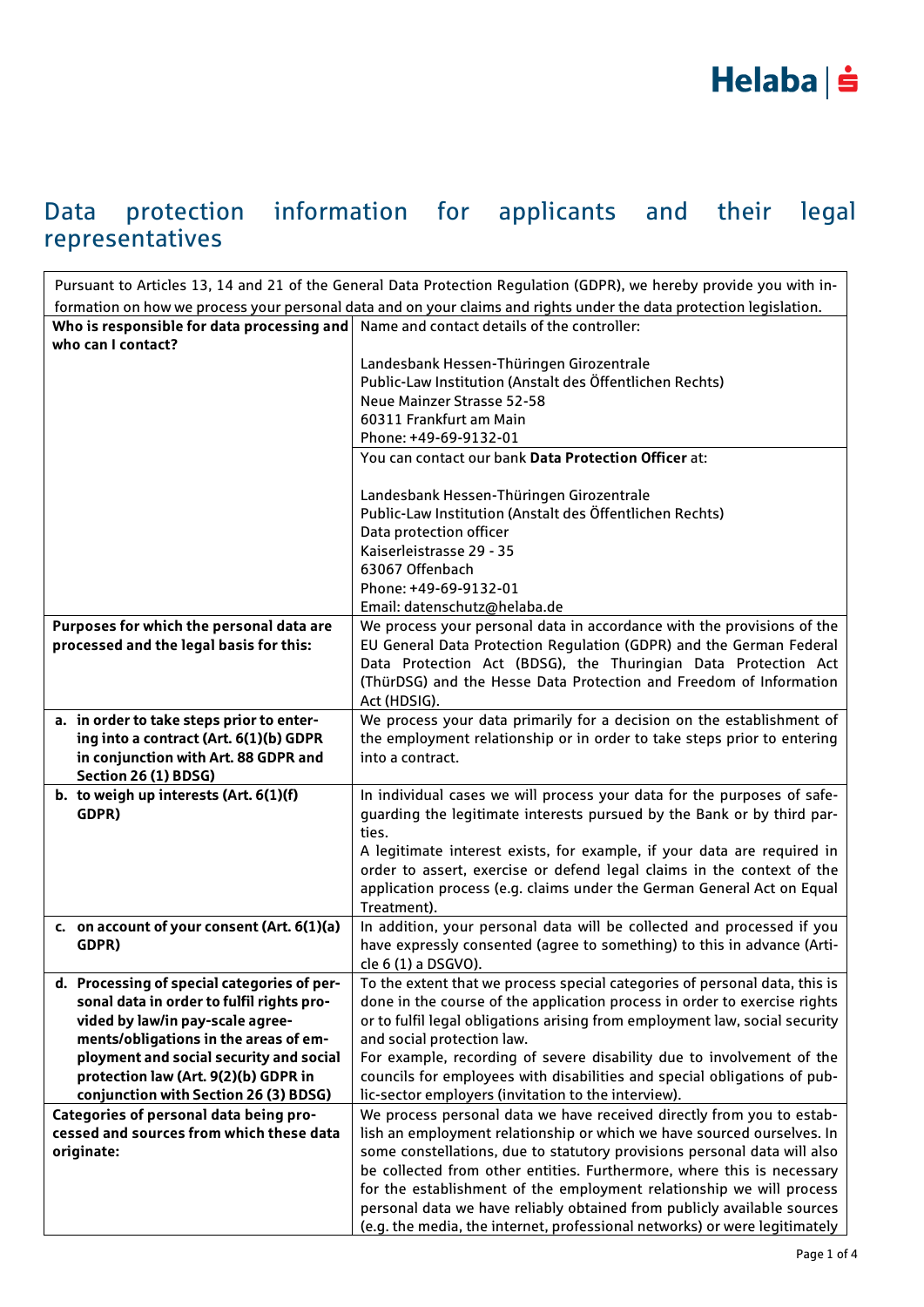# Helaba | s

|                                                       | transmitted by other third parties (e.g. recruitment agencies).<br>Relevant personal data are your master data (such as first name, sur-<br>name, name suffixes, nationality, gender, date of birth, place of birth),<br>contact details (such as home address, home phone number, email ad-<br>dress), data on qualifications and achievements (such as reports, as-<br>sessments) and other data comparable with these categories. This may<br>also include personal impressions you leave behind in the context of<br>assessment centres, data in connection with the evaluation and the<br>result of the assessment centre or other performance tests, but also<br>special categories of personal data pursuant to Art. 9 (1) DSGVO (e.g.<br>health data). |
|-------------------------------------------------------|----------------------------------------------------------------------------------------------------------------------------------------------------------------------------------------------------------------------------------------------------------------------------------------------------------------------------------------------------------------------------------------------------------------------------------------------------------------------------------------------------------------------------------------------------------------------------------------------------------------------------------------------------------------------------------------------------------------------------------------------------------------|
| Recipients or categories of recipients of             | Within the Bank, the entities (e.g. relevant managers, specialist depart-                                                                                                                                                                                                                                                                                                                                                                                                                                                                                                                                                                                                                                                                                      |
| the personal data:                                    | ments, staff council, councils for employees with disabilities) will receive<br>your data which they need to reach a decision on the filling of the vacant<br>position.<br>As part of application management we are supported by our processor,                                                                                                                                                                                                                                                                                                                                                                                                                                                                                                                |
|                                                       | GuideCom AG ("GuideCom"). Your application data will be encrypted and<br>transmitted to GuideCom for this purpose.                                                                                                                                                                                                                                                                                                                                                                                                                                                                                                                                                                                                                                             |
|                                                       | This includes applications we receive in paper form. GuideCom process-                                                                                                                                                                                                                                                                                                                                                                                                                                                                                                                                                                                                                                                                                         |
|                                                       | es the data exclusively in Germany.<br>The transfer of your data by us to further order processors is carried out                                                                                                                                                                                                                                                                                                                                                                                                                                                                                                                                                                                                                                              |
|                                                       | in strict compliance with the obligation to maintain confidentiality as<br>well as the requirements of the DSGVO and the Federal Data Protection<br>Act.                                                                                                                                                                                                                                                                                                                                                                                                                                                                                                                                                                                                       |
|                                                       | If your application is for vocational training, the cooperating savings                                                                                                                                                                                                                                                                                                                                                                                                                                                                                                                                                                                                                                                                                        |
|                                                       | banks will also receive your data, which they will need to reach a deci-                                                                                                                                                                                                                                                                                                                                                                                                                                                                                                                                                                                                                                                                                       |
|                                                       | sion on the filling of training places.                                                                                                                                                                                                                                                                                                                                                                                                                                                                                                                                                                                                                                                                                                                        |
| Data transfer to a third country:                     | If we transmit personal data to service providers or Group companies<br>outside the EU or the EEA (so-called third countries), the transmission<br>will only take place if the EU Commission has confirmed the existence of<br>an appropriate data protection level or other appropriate data protec-<br>tion guarantees (e.g. binding company-internal data protection provi-                                                                                                                                                                                                                                                                                                                                                                                 |
|                                                       | sions or EU standard contractual clauses) for the third country.                                                                                                                                                                                                                                                                                                                                                                                                                                                                                                                                                                                                                                                                                               |
| Period for which the personal data will be<br>stored: | If an employment relationship comes into effect: If we initiate an em-<br>ployment relationship with you subsequent to the application process,<br>we will transfer your data to your personnel file. In this case we will pro-<br>vide you with separate data protection information on data processing<br>in the course of the employment relationship.<br>If your application is unsuccessful: If no employment relationship is                                                                                                                                                                                                                                                                                                                             |
|                                                       | established between us and you, the application process ends with the                                                                                                                                                                                                                                                                                                                                                                                                                                                                                                                                                                                                                                                                                          |
|                                                       | receipt of the rejection letter. In this case we will delete your data no<br>later than six months following receipt of the rejection letter. This does<br>not apply where the processing and storage of your personal data is<br>required in a specific case in order to assert, exercise or defend legal<br>claims (duration of a legal dispute).                                                                                                                                                                                                                                                                                                                                                                                                            |
|                                                       | Storage due to legitimate interests: In some cases we will store your                                                                                                                                                                                                                                                                                                                                                                                                                                                                                                                                                                                                                                                                                          |
|                                                       | data for the duration of the statutory limitation period pursuant to Sec-                                                                                                                                                                                                                                                                                                                                                                                                                                                                                                                                                                                                                                                                                      |
|                                                       | tions 195 ff. of the German Civil Code (BGB).<br>Storage due to granting of consent for inclusion in the applicant pool:                                                                                                                                                                                                                                                                                                                                                                                                                                                                                                                                                                                                                                       |
|                                                       | If you have granted your consent to inclusion in the applicant pool, we<br>will store your data for 12 months. If you tell us that you no longer wish                                                                                                                                                                                                                                                                                                                                                                                                                                                                                                                                                                                                          |
|                                                       | to be included in the applicant pool, we will delete your data immediate-<br>ly.                                                                                                                                                                                                                                                                                                                                                                                                                                                                                                                                                                                                                                                                               |
| Data subject rights:                                  | You have the right of access pursuant to Article 15 GDPR, the right to<br>rectification pursuant to 16 GDPR, the right to erasure pursuant to Arti-                                                                                                                                                                                                                                                                                                                                                                                                                                                                                                                                                                                                            |
|                                                       | cle 17 GDPR, the right to restriction of processing pursuant to Article 18                                                                                                                                                                                                                                                                                                                                                                                                                                                                                                                                                                                                                                                                                     |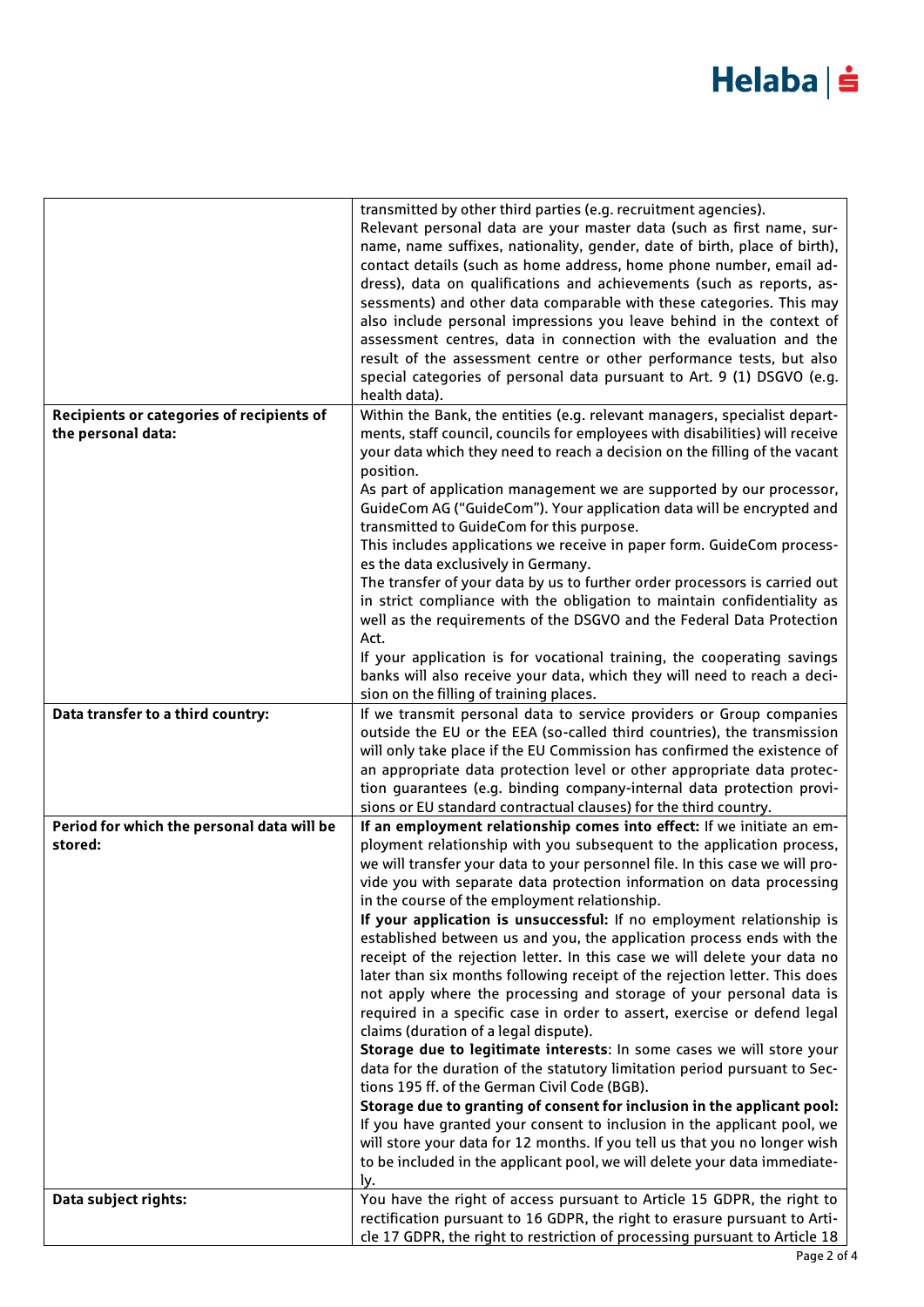## Helaba | s

|                                            | GDPR, the right to object arising from Article 21 GDPR and the right to<br>data portability arising from Article 20 GDPR. With regard to the right of<br>access and the right to erasure, the restrictions pursuant to Sections 34<br>and 35 of the German Federal Data Protection Act (BDSG) apply.<br>In addition, you have the right to lodge a complaint with a competent<br>data protection supervisory authority (Article 77 GDPR in conjunction<br>with Section 19 BDSG).<br>Since 1 October 2020, the competent supervisory authority for Helaba<br>has been as follows:<br>The State Commissioner for Data Protection and Information Security of<br>the State of Thuringia<br>Hässlerstrasse 8<br>99096 Erfurt<br>Phone: +49-57-311-2900<br>+49-57-311-2904<br>Fax:<br>Email: poststelle@datenschutz.thueringen.de<br>Pursuant to Section 2 (1) of the Treaty on the formation of a Joint Sav-<br>ings Bank Organization Hesse-Thuringia, the responsibility of the su-<br>pervisory authority shall alternate between Hesse and Thuringia every<br>four years.<br>1 January 2024 onwards:<br>The Hesse Commissioner for Data Protection and Freedom of Infor-<br>mation<br>Gustav-Stresemann-Ring 1<br>65189 Wiesbaden<br><b>Credit Institutions Department</b><br>Phone: +49-0611-1408-0<br>+49-0611-1408-900-901<br>Fax:<br>Email: poststelle@datenschutz.hessen.de<br>You may withdraw your consent to the storage of your personal data<br>which you granted us for inclusion in the applicant pool at any time<br>with future effect. In the event of withdrawal we will delete your data<br>from the applicant pool. |
|--------------------------------------------|---------------------------------------------------------------------------------------------------------------------------------------------------------------------------------------------------------------------------------------------------------------------------------------------------------------------------------------------------------------------------------------------------------------------------------------------------------------------------------------------------------------------------------------------------------------------------------------------------------------------------------------------------------------------------------------------------------------------------------------------------------------------------------------------------------------------------------------------------------------------------------------------------------------------------------------------------------------------------------------------------------------------------------------------------------------------------------------------------------------------------------------------------------------------------------------------------------------------------------------------------------------------------------------------------------------------------------------------------------------------------------------------------------------------------------------------------------------------------------------------------------------------------------------------------------------------------------------------------------------------------------------|
| Information on whether a duty exists to    | In the course of an application process you only need to provide the                                                                                                                                                                                                                                                                                                                                                                                                                                                                                                                                                                                                                                                                                                                                                                                                                                                                                                                                                                                                                                                                                                                                                                                                                                                                                                                                                                                                                                                                                                                                                                  |
| make available personal data.              | personal data required for the establishment of the employment rela-                                                                                                                                                                                                                                                                                                                                                                                                                                                                                                                                                                                                                                                                                                                                                                                                                                                                                                                                                                                                                                                                                                                                                                                                                                                                                                                                                                                                                                                                                                                                                                  |
|                                            | tionship and the fulfilment of the associated contractual obligations and<br>the data which we are legally obliged to collect. Without these data we                                                                                                                                                                                                                                                                                                                                                                                                                                                                                                                                                                                                                                                                                                                                                                                                                                                                                                                                                                                                                                                                                                                                                                                                                                                                                                                                                                                                                                                                                  |
|                                            | will usually be unable to conclude an employment relationship with you.                                                                                                                                                                                                                                                                                                                                                                                                                                                                                                                                                                                                                                                                                                                                                                                                                                                                                                                                                                                                                                                                                                                                                                                                                                                                                                                                                                                                                                                                                                                                                               |
| To what extent does automated decision-    | We use no automated processes to arrive at a decision (including profil-                                                                                                                                                                                                                                                                                                                                                                                                                                                                                                                                                                                                                                                                                                                                                                                                                                                                                                                                                                                                                                                                                                                                                                                                                                                                                                                                                                                                                                                                                                                                                              |
| making (including profiling) take place in | ing).                                                                                                                                                                                                                                                                                                                                                                                                                                                                                                                                                                                                                                                                                                                                                                                                                                                                                                                                                                                                                                                                                                                                                                                                                                                                                                                                                                                                                                                                                                                                                                                                                                 |
| individual cases?                          |                                                                                                                                                                                                                                                                                                                                                                                                                                                                                                                                                                                                                                                                                                                                                                                                                                                                                                                                                                                                                                                                                                                                                                                                                                                                                                                                                                                                                                                                                                                                                                                                                                       |
| Applicants below the age of 16             | In the case of applicants under the age of 16, the consent of their legal                                                                                                                                                                                                                                                                                                                                                                                                                                                                                                                                                                                                                                                                                                                                                                                                                                                                                                                                                                                                                                                                                                                                                                                                                                                                                                                                                                                                                                                                                                                                                             |
|                                            | representatives may be required under data protection law.                                                                                                                                                                                                                                                                                                                                                                                                                                                                                                                                                                                                                                                                                                                                                                                                                                                                                                                                                                                                                                                                                                                                                                                                                                                                                                                                                                                                                                                                                                                                                                            |